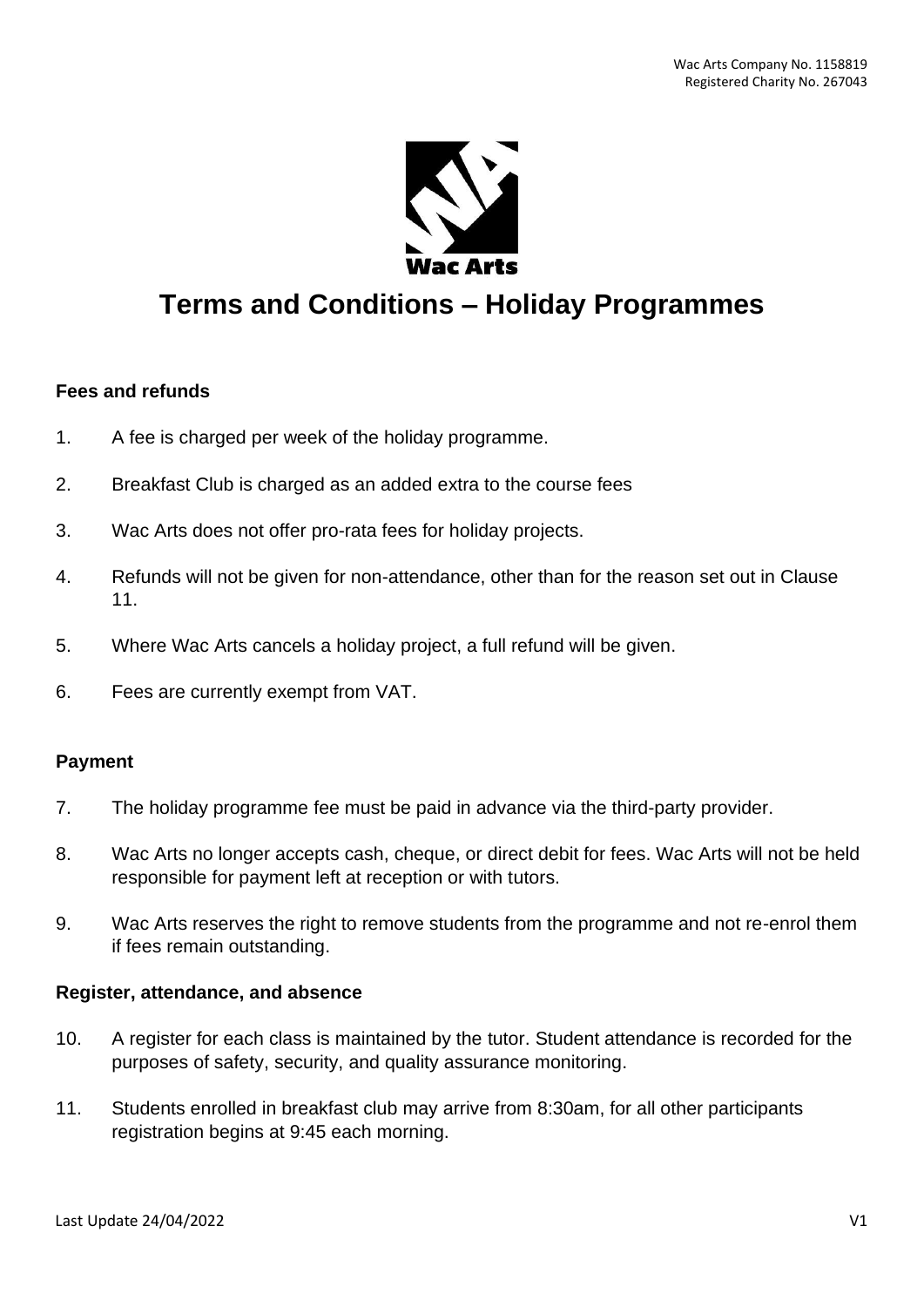- 12. If a student is absent from the holiday programme due to a medical condition, a pro rata credit of the fees paid for the classes not attended will be given upon Wac Arts receipt of a valid medical certificate. The medical certificate must be provided within one month of the absence, otherwise no credit will be given.
- 13. Where a student chooses to watch a class rather than participate, this still counts as attendance. No refunds or credits may be given for classes where a student merely watches.
- 14. Where a student is refused entry to a class for being more than 15 minutes late where this could pose risk of injury or disruption to the group, no refunds for the session will be due.
- 15. Refunds for holiday projects will be provided up to 30 calendar days prior to the commencement of the activity. After 30 days Wac Arts may provide a discretionary refund if we are able to fill the space with another participant.

## **Permissions (Medical & Photographic consent)**

- 16. Medical: Parents are required to give permission for an authorised Wac Arts first aider to give any immediate and/or necessary first aid treatment. This includes any emergency medical treatment recommended by competent authorities including emergency medical staff.
- 17. Wac Arts uses photographs, video recordings and testimonials of our students for the purposes of publicising and promoting Wac Arts services. By signing these terms and conditions you give us permission to use photographs and / or video footage in which you, your child/ ward appears for such purposes.

If you give us your consent, you can change your mind at any time. If you decide to withdraw your consent, please let us know by emailing us at [admin@wacarts.co.uk.](mailto:admin@wacarts.co.uk)

We are responsible for any personal information that is in any photographs and / or video footage that we take of you and we will always make sure that we use it in accordance with data protection law. For more detail about how we will use your personal information, and what your rights are in relation to your personal information, please visit our Data Privacy Policy.

### **Physical Contact**

18. Physical contact may be necessary by members of the tutor pool for sessions such as dance and movement. Physical contact will always be made in line with our Safeguarding Policy\*. If you have any concerns regarding this matter, please contact the Head of Learning and Participation.

*\*a copy can be requested from [admin@wacarts.co.uk](mailto:admin@wacarts.co.uk)*